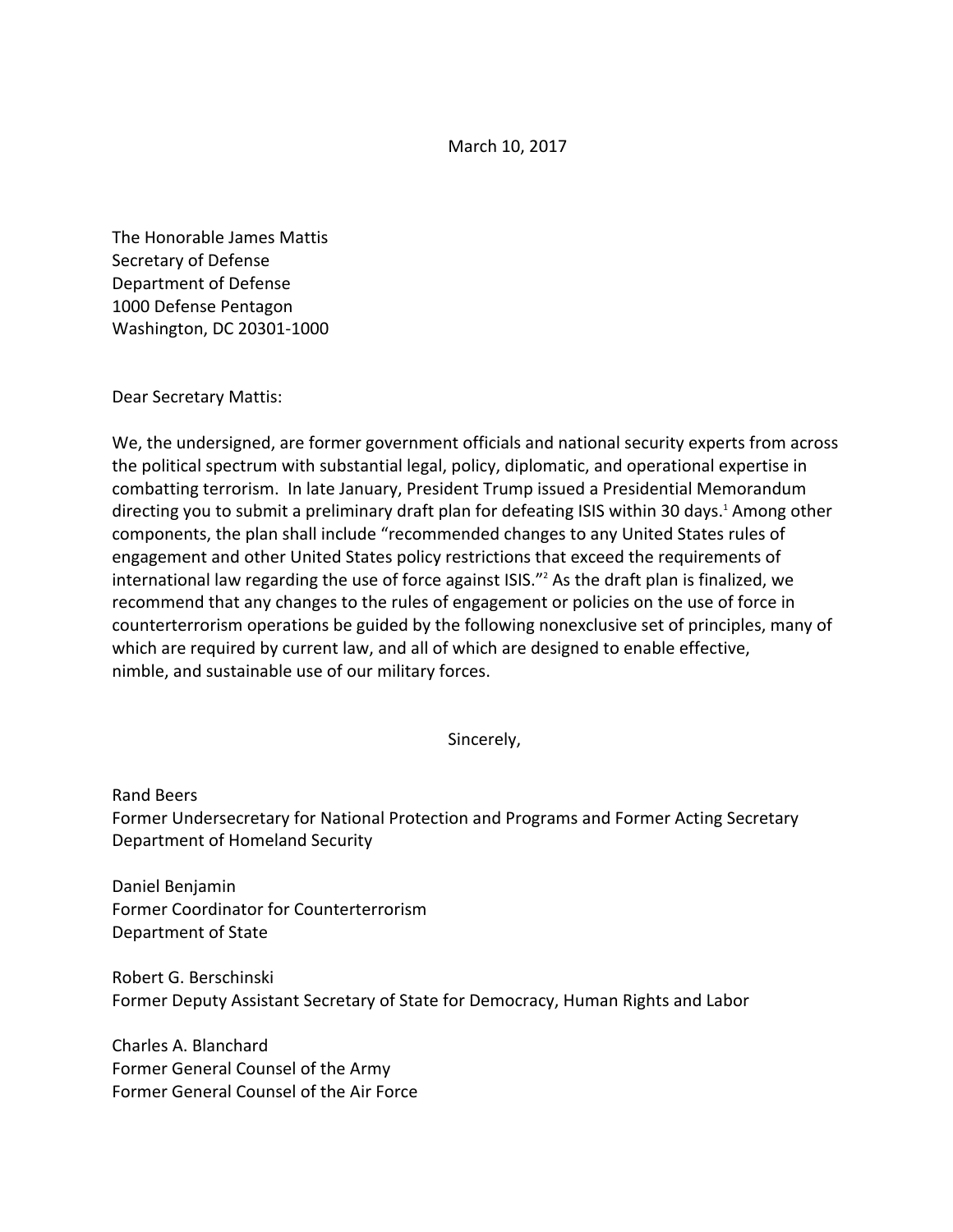Antony Blinken Former Deputy Secretary of State

Rosa Brooks Former Counselor to Undersecretary of Defense for Policy Former Special Coordinator for Rule of Law and Humanitarian Policy Department of Defense

John Carlin Former Assistant Attorney General for National Security

David Cohen Former Deputy Director Central Intelligence Agency

Rajesh De Former General Counsel National Security Agency

Mary DeRosa Former Deputy Assistant and Deputy Counsel to the President for National Security Affairs Former National Security Council Legal Advisor

Brian Egan Former Legal Adviser to the Department of State

Michele Flournoy Former Under Secretary of Defense for Policy

Christopher Fonzone Former Deputy Assistant and Deputy Counsel to the President for National Security Affairs Former National Security Council Legal Advisor

Suzy George Former Deputy Assistant to the President, Chief of Staff and Executive Secretary, National Security Council

Luke Hartig Former Senior Director for Counterterrorism **National Security Council** 

Amy Jeffress Former Counselor to the Attorney General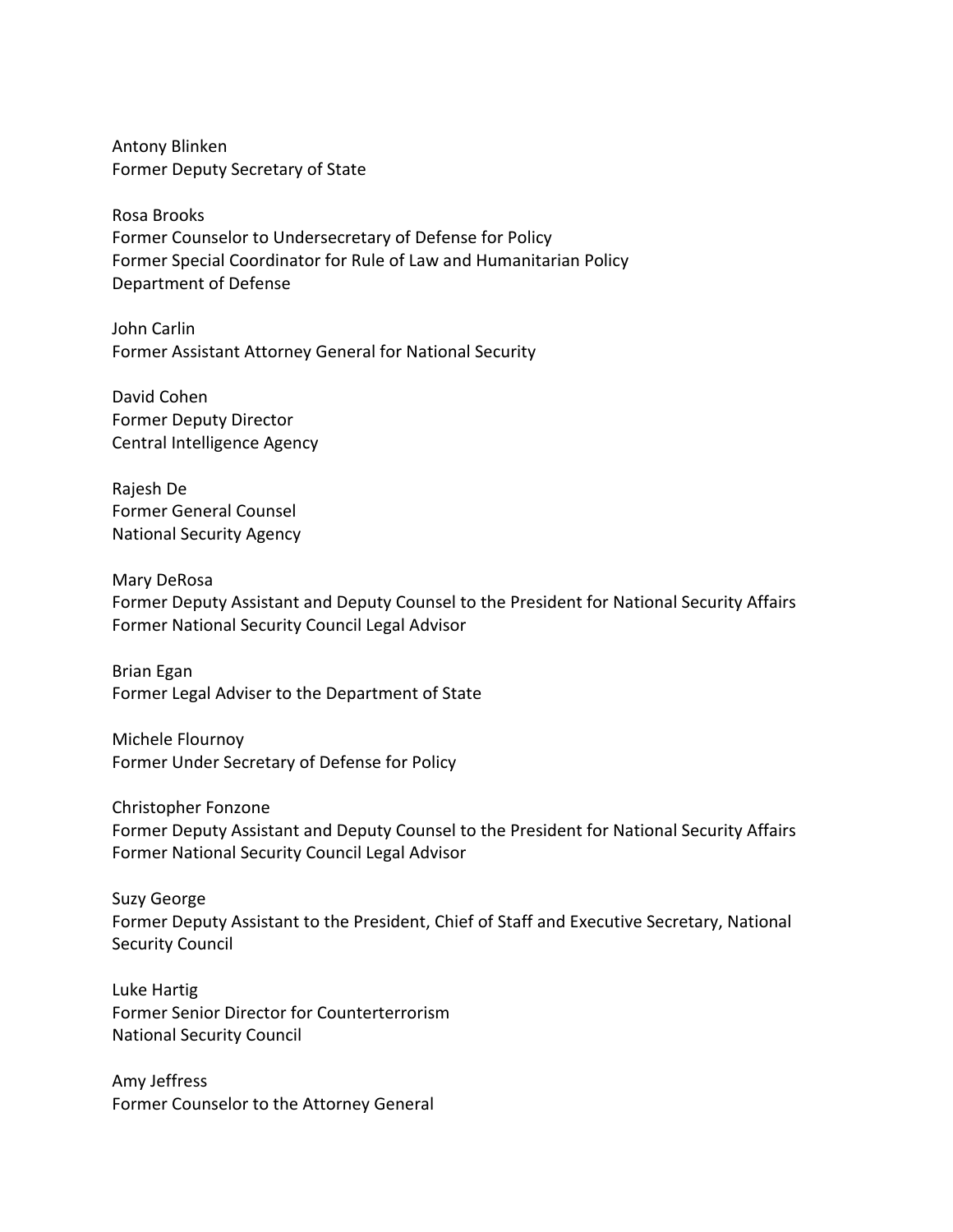Frank Kendall Former Undersecretary of Defense for Acquisition, Technology and Logistics

David Kris Former Assistant Attorney General

Jonathan L. Lee Former Director for Human Rights and National Security Issues **National Security Council** 

Marcel Lettre Former Undersecretary of Defense for Intelligence

Thomas Malinowski Former Assistant Secretary of State for Democracy, Human Rights, and Labor

John E. McLaughlin Former Deputy Director and Former Acting Director Central Intelligence Agency

James Miller Former Undersecretary of Defense for Policy

Lisa O. Monaco Former Assistant to the President for Homeland Security and Counterterrorism

David Newman Former Special Assistant to the President and Associate Counsel to the President and Former Director for Counterterrorism, NSC Staff

Matthew Olsen Former Director National Counterterrorism Center

Steve Pomper Former Special Assistant to the President for Multilateral Affairs and Human Rights

Amy Pope Former Deputy Assistant to the President Former Deputy Homeland Security Advisor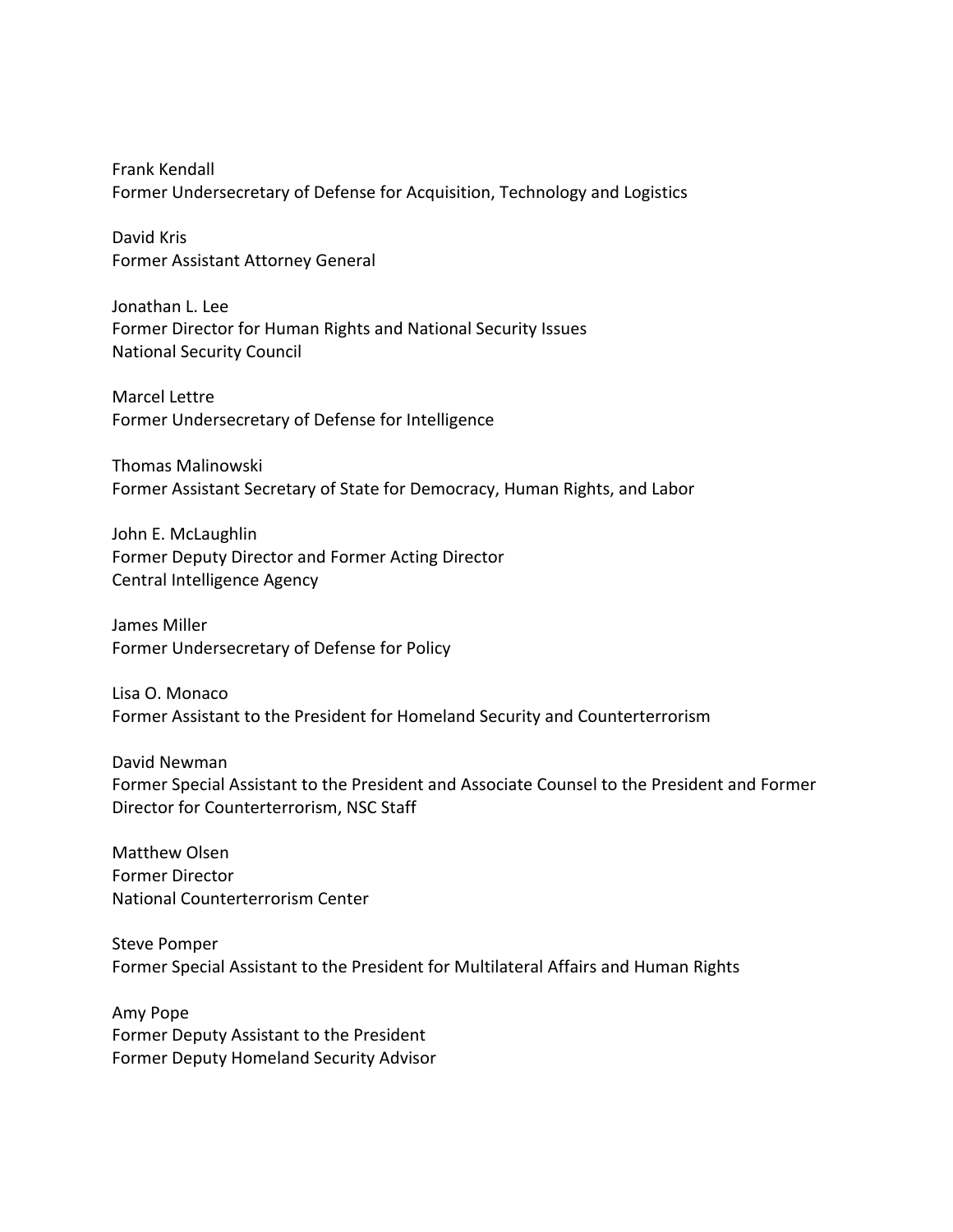Michael H. Posner Former Assistant Secretary of State for Democracy, Human Rights and Labor

Samantha Power Former United States Ambassador to the United Nations

Tommy Ross Former Deputy Assistant Secretary of Defense for Security Cooperation

Wendy Sherman Former Undersecretary of State for Political Affairs

Jeffrey Smith Former General Counsel Central Intelligence Agency

Suzanne Spaulding Former Undersecretary for National Protection and Programs Department of Homeland Security

Michael G. Vickers Former Undersecretary of Defense for Intelligence

William F. Wechsler Former Deputy Assistant Secretary of Defense for Special Operations and Combatting Terrorism

Christine E. Wormuth Former Undersecretary of Defense for Policy

Cc: The Honorable Rex W. Tillerson, Secretary of State The Honorable John F. Kelly, Secretary of the Department of Homeland Security Michael Dempsey, Acting Director of National Intelligence The Honorable General Joseph F. Dunford, Chairman of the Joint Chiefs of Staff Lieutenant General H. R. McMaster, USA, Assistant to the President for National Security Affairs Thomas Bossert, Assistant to the President for Homeland Security and Counterterrorism The Honorable Mike Pompeo, Director, Central Intelligence Agency The Honorable Jeff Sessions, Attorney General Senator John McCain, Chairman of the Senate Committee on Armed Services Representative Mac Thornberry, Chairman of the House Committee on Armed Services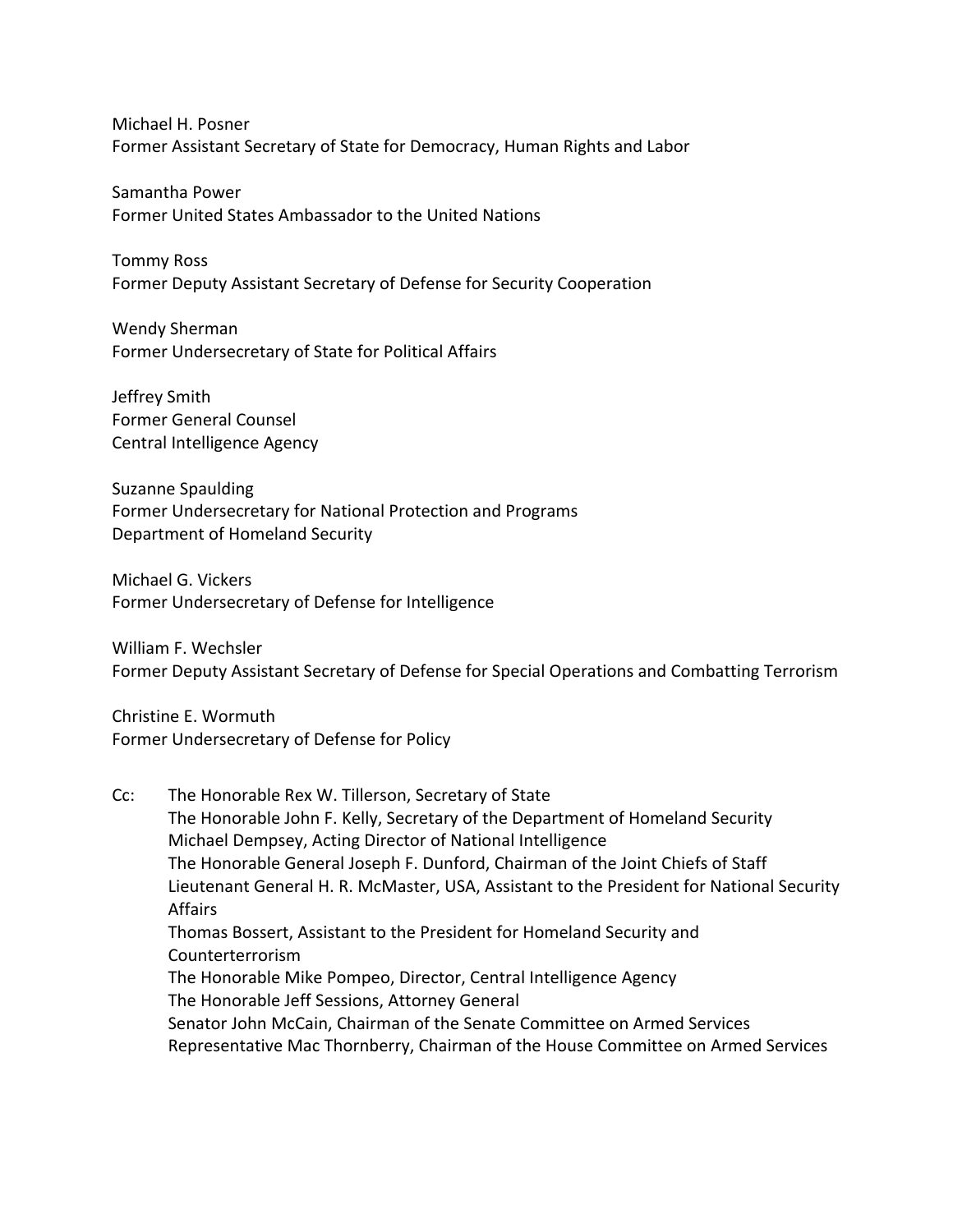# **Principles to Guide U.S. Counterterrorism Use of Force Policies**

In any counterterrorism or counterinsurgency campaign, public confidence and legitimacy are critical to strategic success. When such confidence breaks down, allies, partner forces, and local populations are less likely to provide cooperation, support, and vital intelligence; terrorist recruitment and propaganda efforts thrive; and attacks against U.S. troops become more likely. The United States has the most professional and experienced military in the world, and as such the American people and our allies rightly place a great deal of trust and confidence in U.S. military operations. As the United States continues to refine its policies on the use of force in counterterrorism operations, the following principles should guide policymakers. These principles, many of which are legally required, are designed to enable effective, nimble, and sustainable use of our military forces in the campaign to defeat ISIS, and other organized armed groups that pose a threat to the United States in Iraq, Syria, and other parts of the world.

#### 1. **Continue to Prioritize Civilian Protection**

The United States has always put a strong premium on minimizing civilian harm in armed conflicts, both because it is the right thing to do and because doing so is strategically beneficial. However, even small numbers of unintentional civilian deaths or injuries—whether or not legally permitted—can cause significant strategic setbacks. For example, civilian deaths from U.S. operations can cause partners and allies to reduce operational collaboration, withdraw consent, and limit intelligence-sharing; increase violence from militant groups; and foster distrust among local populations that are crucial to accomplishing the mission. As a result, reducing civilian harm and appropriately responding to harm that does occur play an important role in helping the United States achieve its mission objectives. Since the 9/11 attacks, the United States has made important changes to the processes and procedures for reducing and responding to civilian harm—with clear, positive results. To that end, the United States should continue to:

• Take feasible precautions in conducting operations to reduce the likelihood of civilian casualties. In some situations—for example, outside of traditional war zones or when engaging in areas with high civilian density—rules of engagement that go beyond what is strictly required by the law of armed conflict may be strategically beneficial to accomplish the mission and secure the peace;

- Review or investigate incidents involving civilian casualties;
- Promptly acknowledge U.S. responsibility for civilian deaths;
- Provide remedies to civilians who are injured and family members of civilians who are killed;

• Work with foreign partners to share and develop best practices for reducing and responding to civilian harm;

Maintain open channels of communication and engagement with the International Committee of the Red Cross and nongovernmental organizations in conflict zones to improve efforts to distinguish between military objectives and civilians.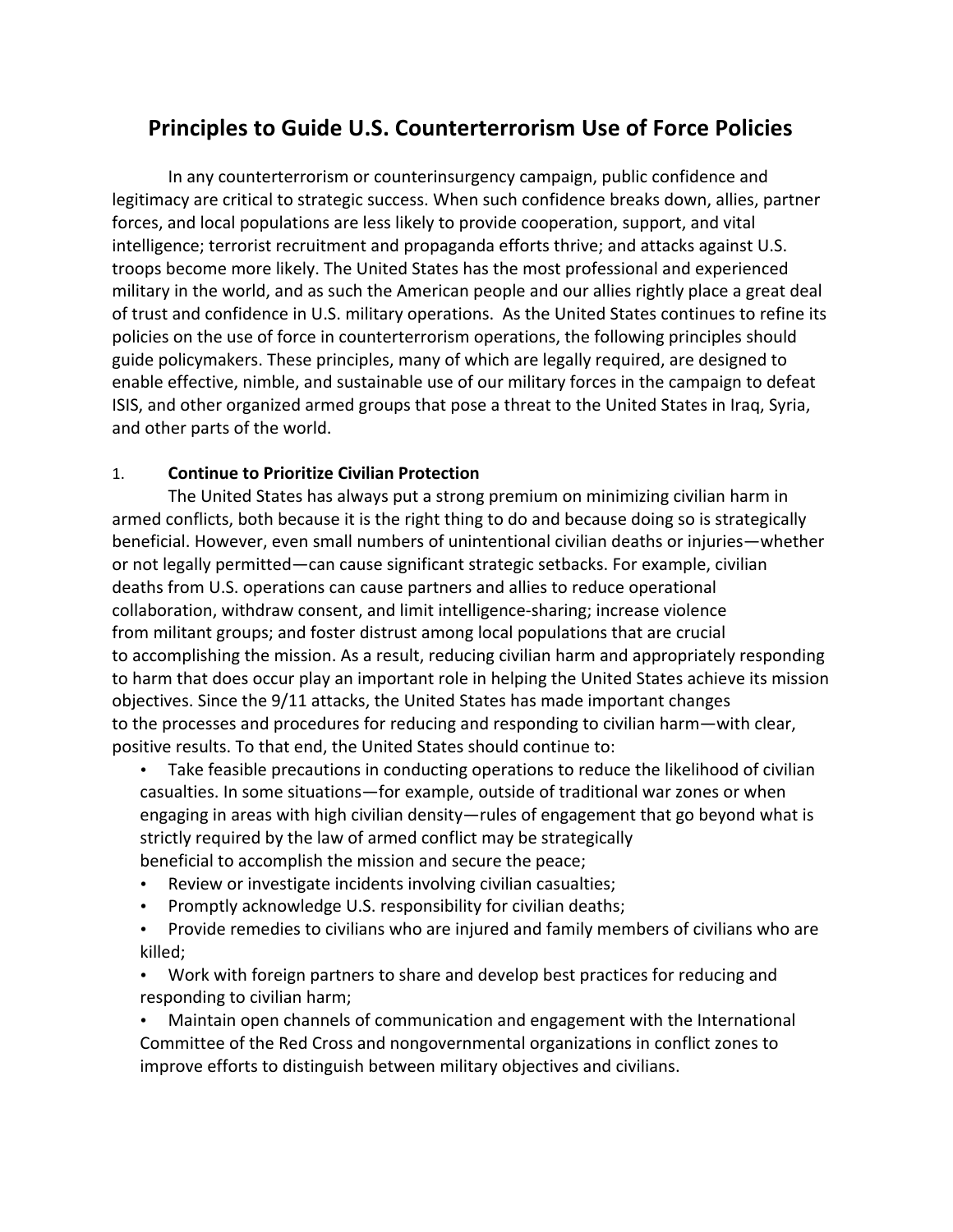#### 2. Maintain Existing High Standards and Procedures for Uses of Force Outside Traditional **War Zones**

The existence of terrorist organizations that orchestrate attacks from nations that lack the ability or willingness to address the threat posed by these armed groups has resulted in the use of armed force by the United States in self-defense in locations where it has minimal or no forces on the ground. The use of force outside traditional war zones, particularly using drone and other air strikes, raises complex legal, strategic, diplomatic, and humanitarian considerations that warrant continued use of heightened standards and procedures. To ensure that such operations are both strategically effective and lawful, the executive branch should, absent extraordinary circumstances:

• Ensure that there is an efficient and effective interagency legal and policy review process for approving such operations to ensure that the president has the full range of information, as well as the perspectives and advice of his relevant top national security and intelligence officials, needed to make a considered decision, and that all relevant government components are prepared for the various contingencies that may result;

• Use lethal force only when there is a near certainty—or a similarly high standard—that no civilian harm will occur; this standard has proven useful for maintaining support for kinetic operations among foreign governments and populations, and for minimizing the downsides and unintended consequences that occur when the United States accidentally kills or harms civilians.

Require near certainty—or a similarly high standard—that the target has been accurately identified and is present;

• Use lethal force only in compliance with the requirements of domestic and international law and to address a threat that cannot be neutralized by other means, including capture by U.S. forces or local law enforcement, where feasible based on the risks and other factors associated with a potential capture operation. Capture operations offer the best opportunity for collecting vital intelligence needed for disrupting future terrorist plots.

## 3. **Commit to Meaningful Transparency and Oversight**

While certain kinds of information must remain secret in the interest of national security, transparency to the public and oversight by Congress enhances the legitimacy of U.S. actions. Public disclosure regarding the legal and policy frameworks pursuant to which the U.S. operates—and the effects of those operations—enables the United States to broadcast successes; restore credibility when mistakes occur; and correct erroneous allegations of civilian casualties or unlawful operations that fuel enemy propaganda and recruitment, and can turn allies, partners, and local populations against the United States. Effective congressional oversight helps maintain confidence in U.S. operations when certain details must be withheld from the public. The United States has already made important improvements in transparency and oversight, and the following steps would bolster confidence in the legality and effectiveness of U.S. counterterrorism efforts:

- Streamline congressional oversight and ease transparency by ensuring that the Department of Defense has primary responsibility for lethal operations;
- Continue to publicly report the number of civilians and combatants killed in U.S. strikes;